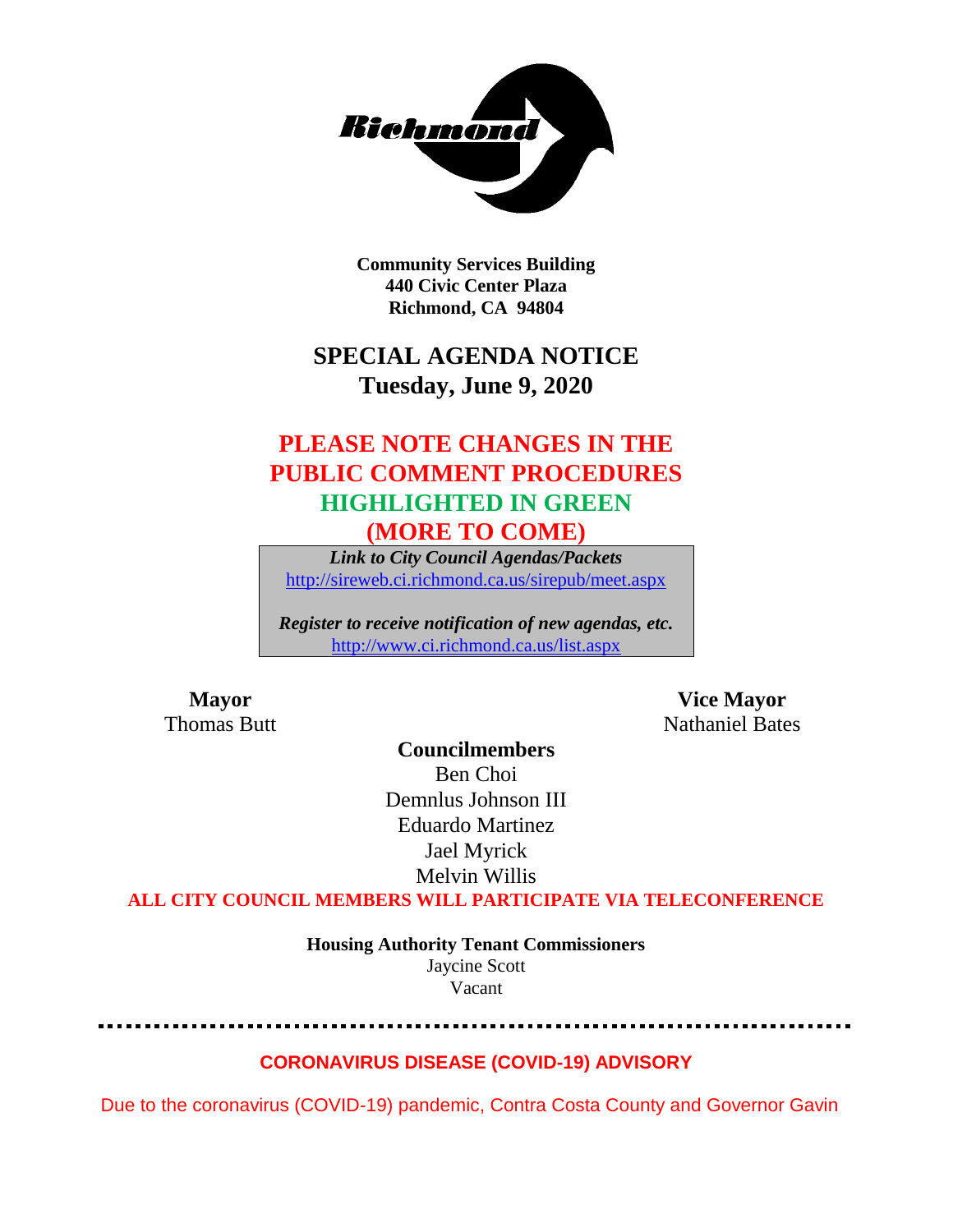Newsom have issued multiple orders requiring sheltering in place, social distancing, and reduction of person-to-person contact. Accordingly, Governor Gavin Newsom has issued executive orders that allow cities to hold public meetings via teleconferencing. Both **<https://www.coronavirus.cchealth.org/>** and

**<http://www.ci.richmond.ca.us/3914/Richmond-Coronavirus-Info>** provide updated coronavirus information.

DUE TO THE SHELTER IN PLACE ORDERS, attendance at the City of Richmond City Council meeting will be limited to Council members, essential City of Richmond staff, and members of the news media. Public comment will be confined to items appearing on the agenda and will be limited to the methods provided below. Consistent with Executive Order N-29-20, this meeting will utilize teleconferencing only. The following provides information on how the public can participate in this meeting.

#### **How to watch the meeting from home:**

- 1. KCRT Comcast Channel 28 or AT&T Uverse Channel 99
- 2. Livestream online at<http://www.ci.richmond.ca.us/3178/KCRT-Live>

#### **Public comments may be submitted in multiple ways:**

- 1. Via email to [cityclerkdept@ci.richmond.ca.us](mailto:cityclerkdept@ci.richmond.ca.us) by  $3:00$  p.m. or during the meeting as set forth below. Emails *MUST* contain in the subject line **public comments – not on the agenda** or **public comments – agenda item #. Due to the high volume of comments received, comments that do not contain the correct identifying information in the subject line may not become part of the record.**
- 2. Via mail received by 3:00 p.m. sent to 450 Civic Center Plaza, 3rd Floor, Office of the Clerk, Richmond, CA 94804.
- 3. Via eComment. To leave a comment, click eComment on the City's Meeting & Agenda Center webpage at [https://richmond.granicusideas.com/meetings,](https://richmond.granicusideas.com/meetings) select the item you wish to comment on and submit your written comment. The comment period will begin after the agenda is published and will close at 3:00 p.m. the day of the meeting.
- 4. Via Telephone. If you would like to give your public comment via telephone, please email your telephone number with area code to [cityclerkdept@ci.richmond.ca.us](mailto:cityclerkdept@ci.richmond.ca.us) **during the meeting and prior to the clerk announcing the item you wish to speak on.** You will be called during the public comment period and you will be given the opportunity to verbally submit public comment (not to exceed the allotted time – one, two or three minutes – for such comments as provided below).

The City cannot guarantee that its network and/or the site will be uninterrupted. To ensure that the City Council receives your comments, you are strongly encouraged to submit your comments in writing in advance of the meeting.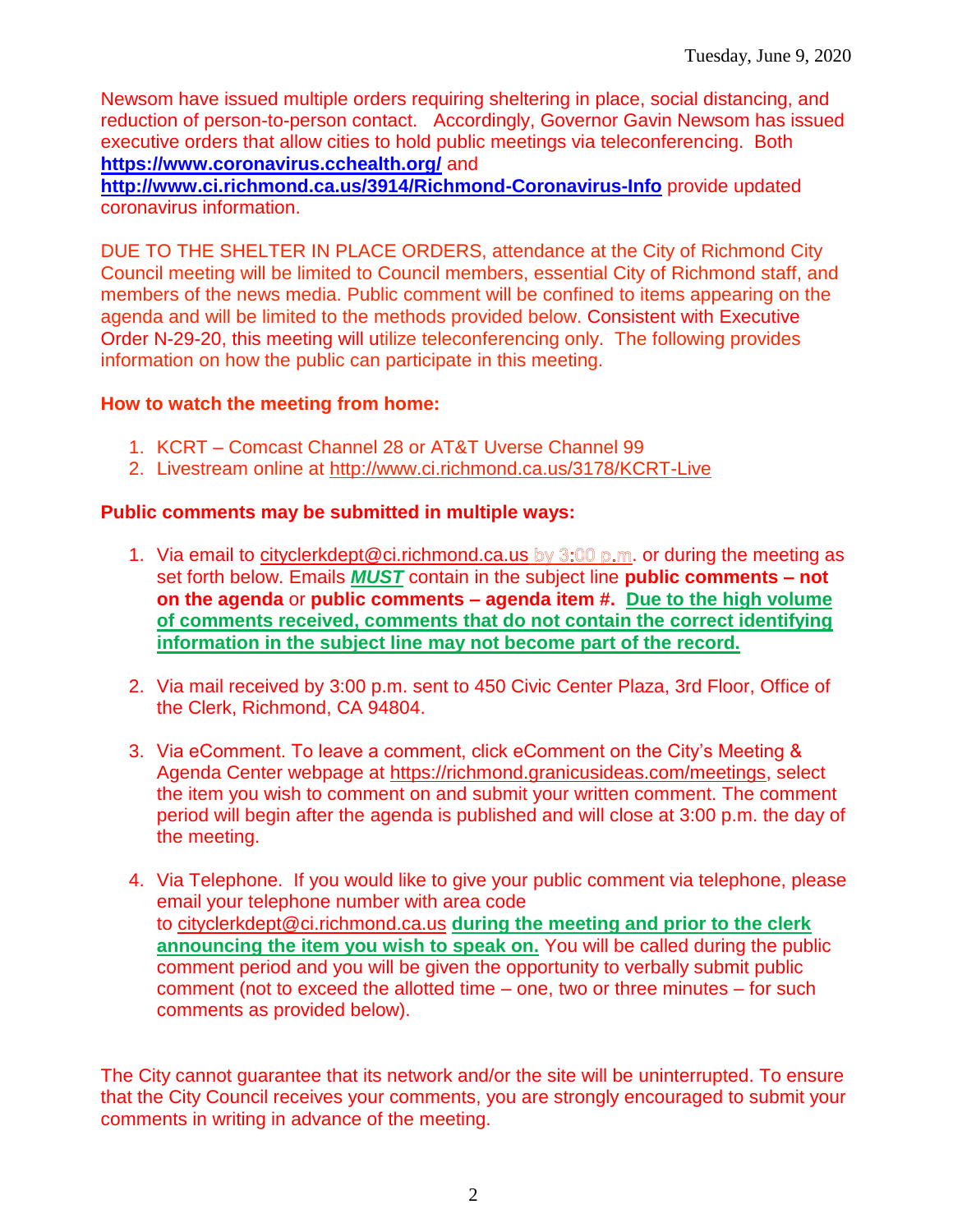For future meetings, the City is working on additional ways for the public to submit comments.

#### **Comments received by 3:00 p.m. during the day of the meeting will be handled as follows:**

Comments received via eComment will be exported into a report, distributed to the City Council and staff and published on the City's Meeting & Agenda Center under Documents Received After Published Agenda.

All email and mail comments received **by 3:00 p.m. the day of the meeting** will be provided to the City Council via e-mail or report.

#### **Comments received via email or telephone during the meeting (after the meeting is called to order) will be handled as follows:**

**Comments received via email during the meeting and prior to the clerk announcing the item for Council consideration, will be read into the record** and will be limited to a maximum of one to two minutes, depending on the number of commenters, as more fully described in the City Council meeting procedures below. For public hearing items, the time will be limited to a maximum of three minutes. The Clerk will stop reading comments into the record after the allotted time for such comments.

Comments received by telephone during the public comment period shall not exceed the allotted time – one, two or three minutes – for such comments as provided above.

#### **Record of all public comments:**

All public comments will be considered a public record, put into the official meeting record. All public comments will be available after the meeting as supplemental materials and will be posted as an attachment to the meeting minutes when the minutes are posted: [http://www.ci.richmond.ca.us/Archive.aspx?AMID=31.](http://www.ci.richmond.ca.us/Archive.aspx?AMID=31)

#### **Accessibility for Individuals with Disabilities**

Upon request, the City will provide for written agenda materials in appropriate alternative formats, or disability-related modification or accommodation, including auxiliary aids or services and sign language interpreters, to enable individuals with disabilities to participate in and provide comments at/related to public meetings. Please submit a request, including your name, phone number and/or email address, and a description of the modification, accommodation, auxiliary aid, service or alternative format requested at least two days before the meeting. Requests should be emailed to [cityclerkdept@ci.richmond.ca.us](mailto:cityclerkdept@ci.richmond.ca.us) or submitted by phone at 510-620-6513, ext. 9, or 510-620-6509. Requests made by mail to City Clerk's Office, City Council meeting, 450 Civic Center Plaza, Richmond, CA 94804 must be received at least two days before the meeting. Requests will be granted whenever possible and resolved in favor of accessibility.

**Effect of Advisory on In-person public participation**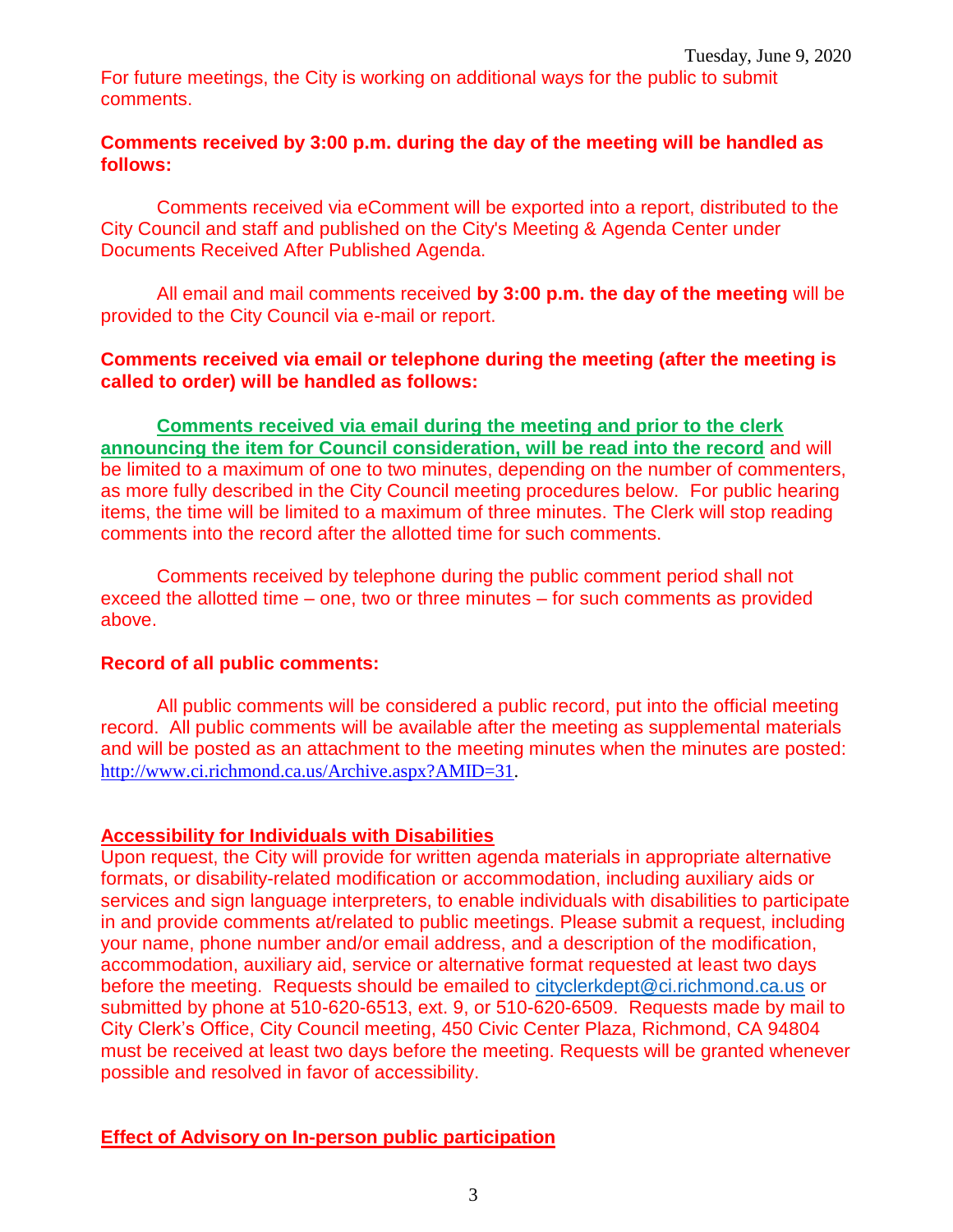During the pendency of the Executive Order N-29-20, the language in this Advisory portion of the agenda supersedes any language below in the meeting procedures contemplating in-person public comment.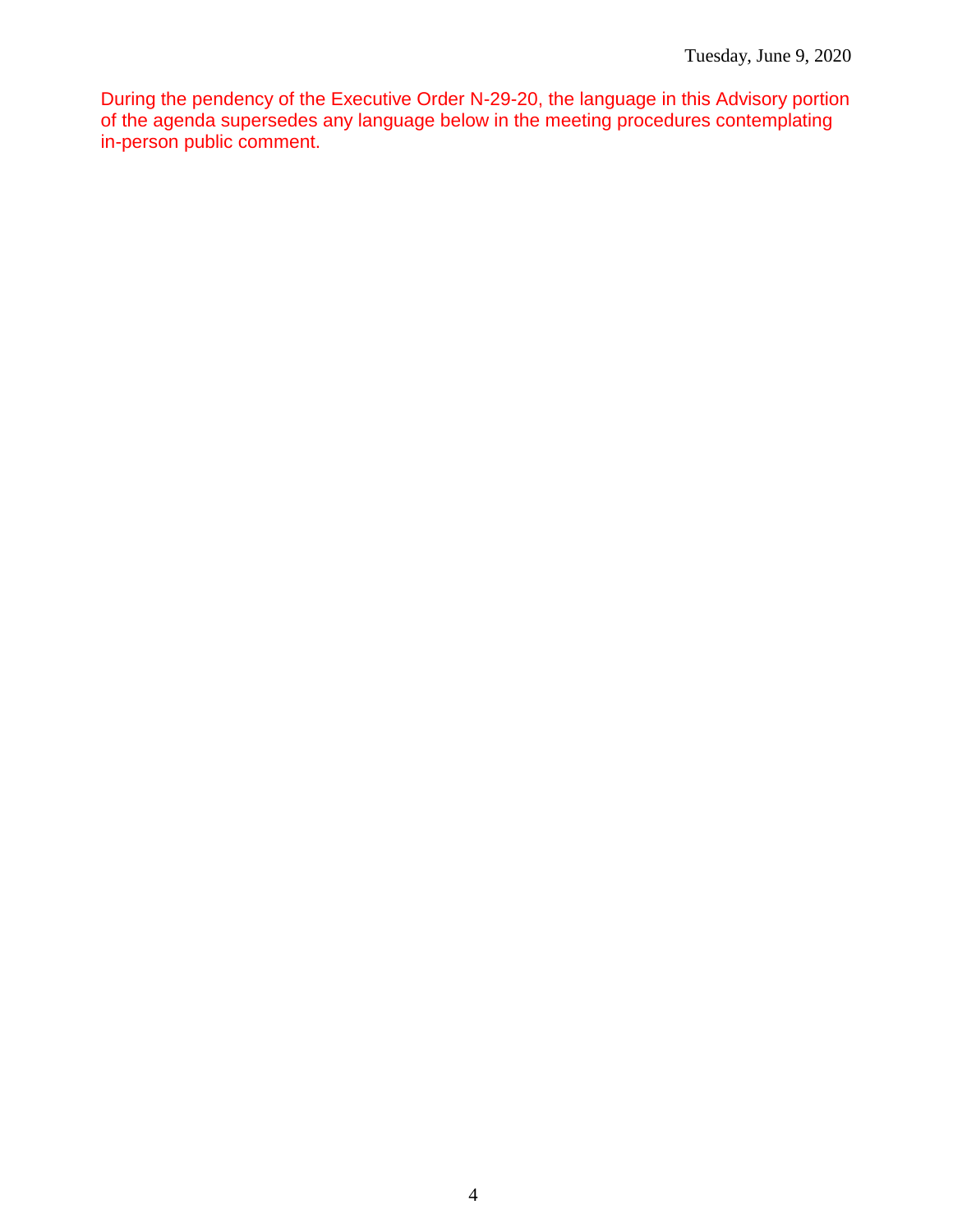# **MEETING PROCEDURES**

The City of Richmond encourages community participation at its City Council meetings and has established procedures that are intended to accommodate public input in a timely and time-sensitive way. As a courtesy to all members of the public who wish to participate in City Council meetings, please observe the following procedures:

**PUBLIC COMMENT ON AGENDA ITEMS:** Anyone who desires to address the City Council on items appearing on the agenda must complete and file a pink speaker's card with the City Clerk **prior** to the City Council's consideration of the item. Once the City Clerk has announced the item, no person shall be permitted to speak on the item other than those persons who have submitted their names to the City Clerk. Your name will be called when the item is announced for discussion. **Each speaker will be allowed up to TWO (2) MINUTES to address the City Council on NON-PUBLIC HEARING items listed on the agenda. Speakers are allowed up to THREE (3) minutes on PUBLIC HEARING items.**

**CONDUCT AT MEETINGS:** Richmond City Council meetings are limited public forums during which the City strives to provide an open, safe atmosphere and promote robust public debate. Members of the public, however, must comply with state law, as well as the City's laws and procedures and may not actually disrupt the orderly conduct of these meetings. The public, for example, may not shout or use amplifying devices, must submit comment cards and speak during their allotted time, may not create a physical disturbance, may not speak on matters unrelated to issues within the jurisdiction of the City Council or the agenda item at hand, and may not cause immediate threats to public safety.

**CITY HARASSMENT POLICY:** The City invites public comment and critique about its operations, including comment about the performance of its public officials and employees, at the public meetings of the City Council and boards and commissions. However, discriminatory or harassing comments about or in the presence of City employees, even comments by third parties, may create a hostile work environment, if severe or pervasive. The City prohibits harassment against an applicant, employee, or contractor on the basis of race, religious creed, color, national origin, ancestry, physical disability, medical condition, mental disability, marital status, sex (including pregnancy, childbirth, and related medical conditions), sexual orientation, gender identity, age or veteran status, or any other characteristic protected by federal, state or local law. In order to acknowledge the public's right to comment on City operations at public meetings, which could include comments that violate the City's harassment policy if such comments do not cause an actual disruption under the Council Rules and Procedures, while taking reasonable steps to protect City employees from discrimination and harassment, City Boards and Commissions shall adhere to the following procedures. If any person makes a harassing remark at a public meeting that violates the above City policy prohibiting harassment, the presiding officer of the meeting may, at the conclusion of the speaker's remarks and allotted time: (a) remind the public that the City's Policy Regarding Harassment of its Employees is contained in the written posted agenda; and (b) state that comments in violation of City policy are not condoned by the City and will play no role in City decisions. If any person makes a harassing remark at a public meeting that violates the above City policy, any City employee in the room who is offended by remarks violating the City's policy is excused from attendance at the meeting. No City employee is compelled to remain in attendance where it appears likely that speakers will make further harassing comments. If an employee leaves a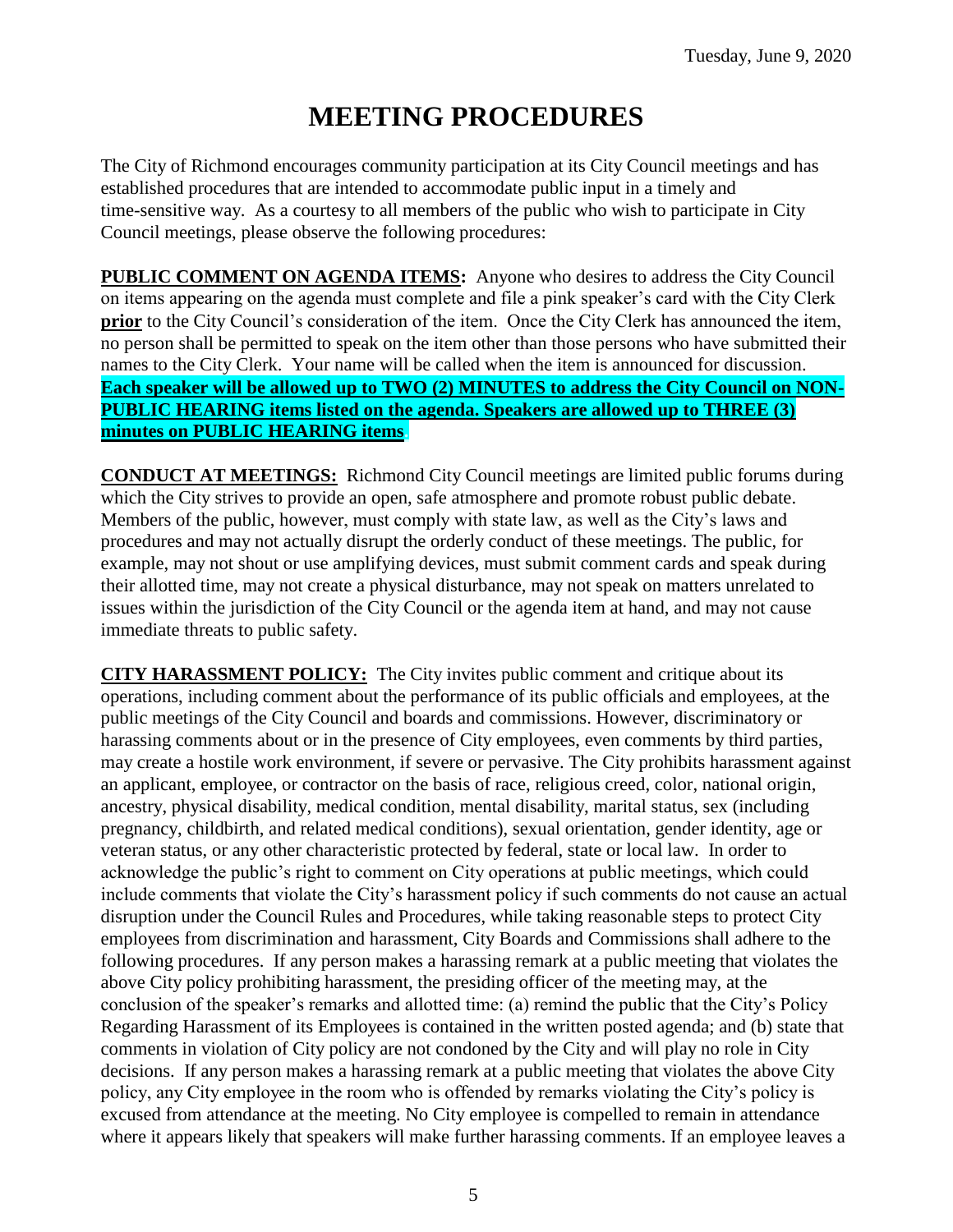City meeting for this reason, the presiding officer may send a designee to notify any offended employee who has left the meeting when those comments are likely concluded so that the employee may return to the meeting. The presiding officer may remind an employee or any council or board or commission member that he or she may leave the meeting if a remark violating the City's harassment policy is made. These procedures supplement the Council Rules and Procedures relating to disruption of orderly conduct at Council meetings.

Any law enforcement officer on duty or whose service is commanded by the presiding officer shall be Sergeant-at-Arms of the Council meetings. He/she, or they, shall carry out all orders and instructions given by the presiding officer for the purpose of maintaining order and decorum at the Council meetings (City Council Rules of Procedure and Order Section III F, RMC Section 2.12.030).

**\*\*\*\*\*\*\*\*\*\*\*\*\*\*\*\*\*\*\*\*\*\*\*\*\*\*\*\*\*\*\*\*\*\*\*\*\*\*\*\*\*\*\*\*\*\*\*\*\*\*\*\*\*\*\*\*\*\***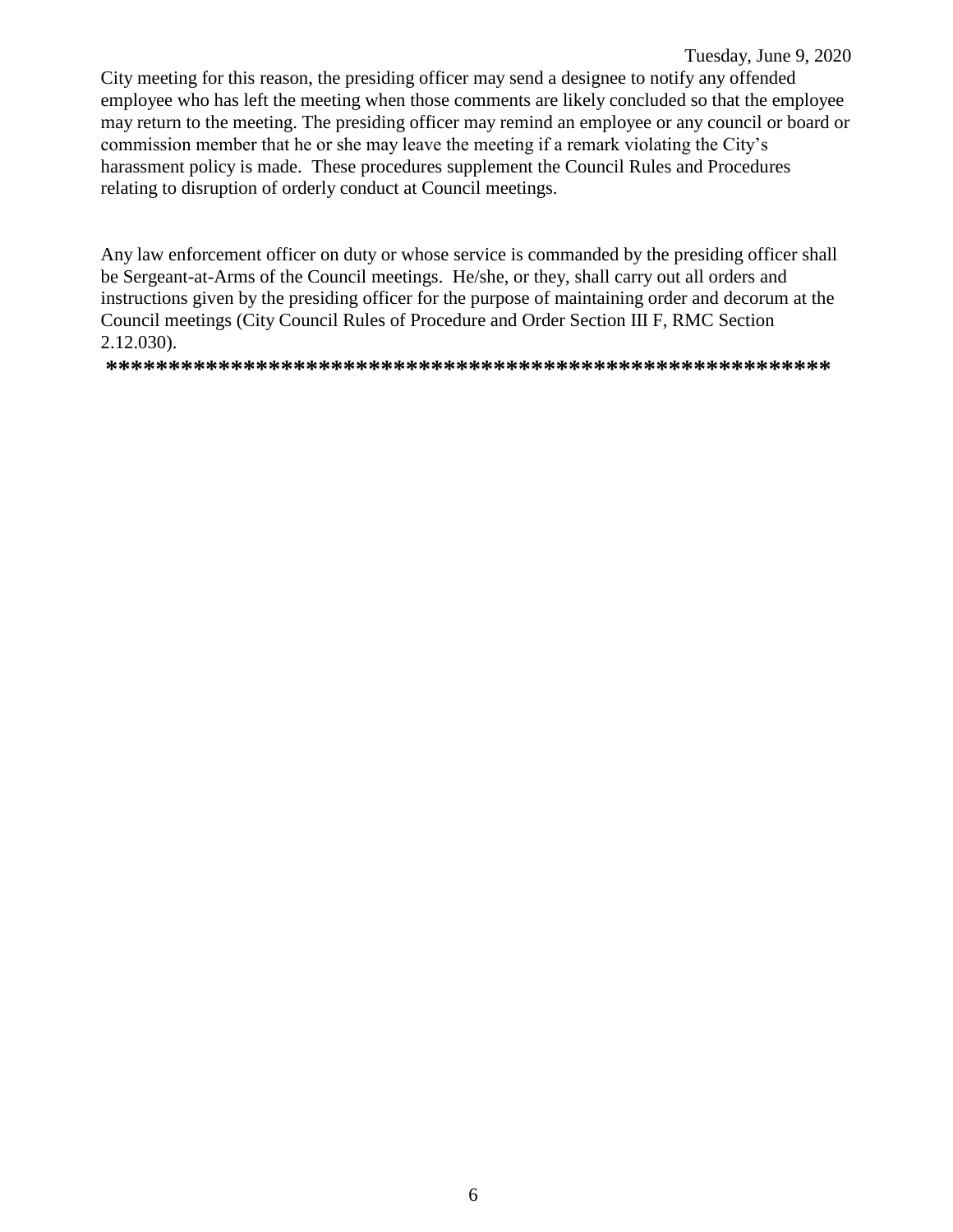### **SPECIAL OPEN SESSION TO HEAR PUBLIC COMMENT BEFORE CLOSED SESSION**

6:00 p.m.

#### **A. ROLL CALL**

#### **B. PUBLIC COMMENT BEFORE CLOSED SESSION**

#### **C. ADJOURN TO CLOSED SESSION**

### **SPECIAL CLOSED SESSION**

Shimada Room of the Community Services Building

#### **CITY COUNCIL**

CONFERENCE WITH LABOR NEGOTIATORS (Government Code Section 54957.6):

Agency Representatives: Jack Hughes Employee organizations:

- 1. SEIU Local 1021 Full Time Unit
- 2. SEIU Local 1021 Part Time Unit
- 3. IFPTE Local 21 Mid-Level Management Unit
- 4. IFPTE Local 21 Executive Management Unit
- 5. Richmond Police Officers Association RPOA
- 6. Richmond Police Management Association RPMA
- 7. IAFF Local 188
- 8. Richmond Fire Management Association RFMA